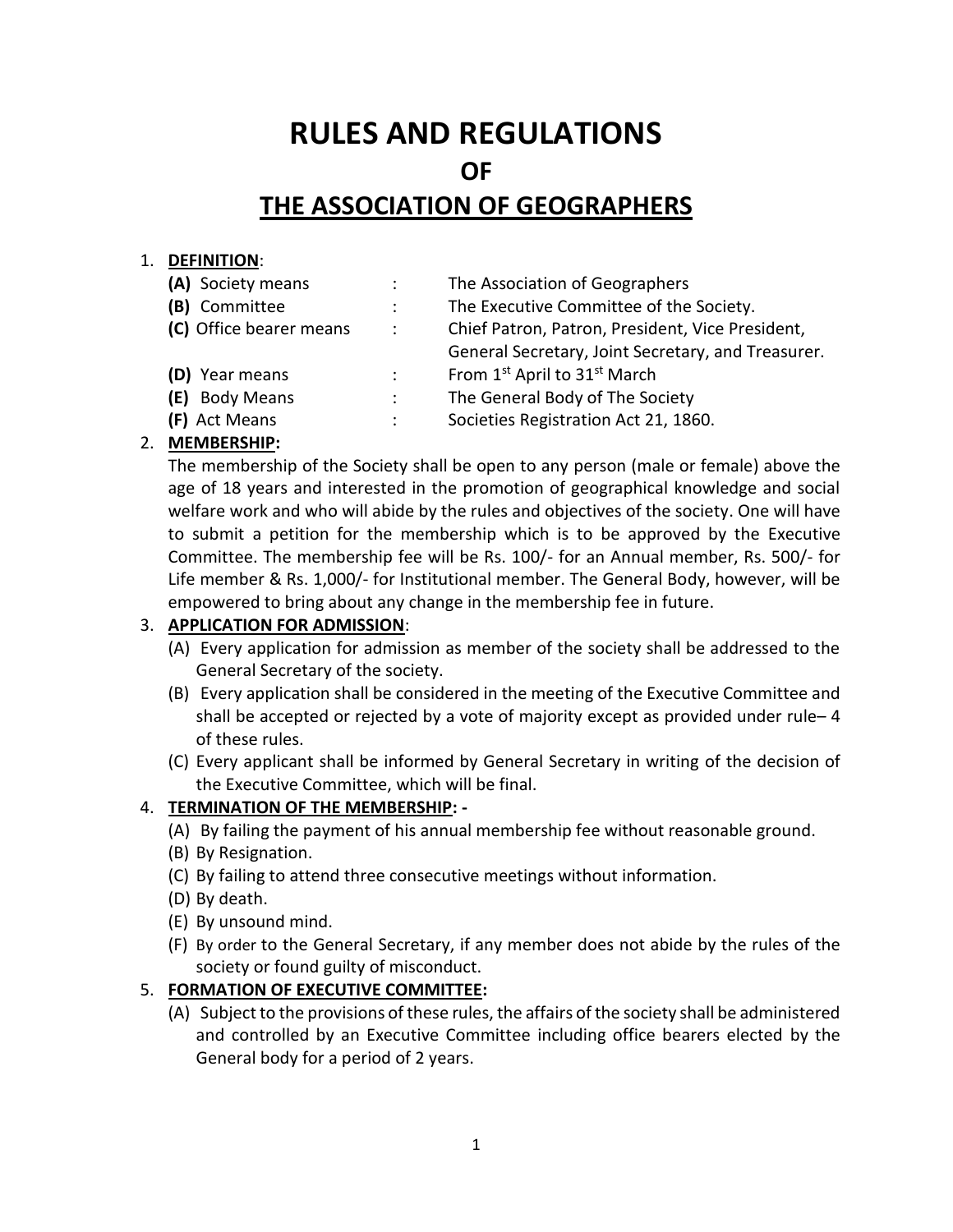- (B) The Members of the Executive Committee shall continue as such for a period of 2 years. Any vacancy created by death or otherwise shall be filled in within 3 months of the occurrence of such vacancy by the Executive Committee of the Association.
- (C) There shall be 13 (Thirteen) members in the Executive Committee of the Association.

# 6. **POWER AND FUNCTIONS OF THE EXECUTIVE COMMITTEE**:

- (A) To carry out the aims and objectives of the society.
- (B) To administer and control the affairs and funds of he Society and exercise all powers on behalf of the society.
- (C) To do all other lawful acts, matters, things and deeds as may be conducive to and expedient in the interest of the society.
- (D) To purchase, take on lease or in exchange or hire or otherwise acquire any movable property for the purpose of the society.
- (E) To manage all the institutions conducted and established by the society.
- (F) To execute the decisions taken by the General body of the society.
- (G) To facilitate the election of the office bearers.
- (H) Any decision of the Executive Committee must have support of  $3/5<sup>th</sup>$  of the present members of the committee.

# 7. **POWER AND FUNCTION OF THE OFFICE BEARERS**:

# 1. **CHIEF PATRON:**

The overall observer, supervisor and promoter of the society shall be chief patron of the society.

## 2. **PATRON:**

The society's care taker shall be Patron of the society.

# 3. **PRESIDENT:**

- 1. The tenure of the president shall be of one year. He will be elected by the General body.
- 2. The President will preside over all meetings of the executive committee and the general body of the society. In the absence of the president, the senior most vicepresident present in a meeting shall act as the President and shall exercise all powers of the president in his absence.
- 3. The President will exercise his casting vote if there is a tie in the meeting
- 4. The President will guide, direct and supervise all the activities of the society.

# 4. **VICE-PRESIDENT:**

- 1. There shall be three vice presidents. They will be elected by the General body of the society.
- 2. They will perform the duties assigned by the president and the executive committee.
- 3. The senior most vice-president will preside over the meeting of the executive committee and general body in absence of the president.

# 5. **GENERAL SECRETARY:**

- 1. The General Secretary shall be elected by the General body for a term of 2 years.
- 2. Will be chief functionary authority of the society.
- 3. Will execute all resolutions approved by the General body, Executive Committee and any other committee of the society.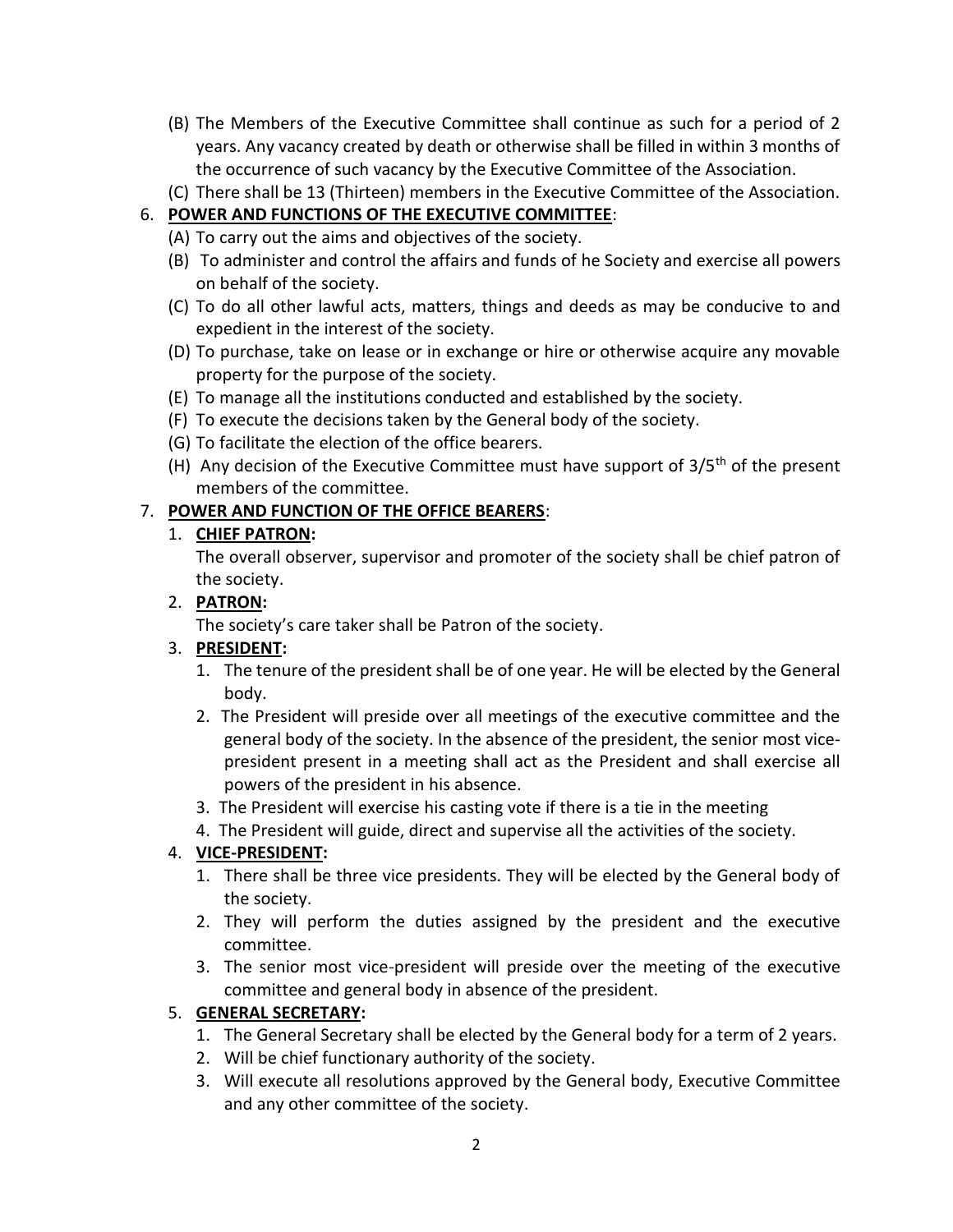- 4. Will represent the society in availing monetary support from different agencies.
- 5. Will be authority to put signature on all documents (legal, formal and others) on behalf of society.
- 6. Will have right to appoint, suspend and terminate the employees.
- 7. Will fix remuneration and give increment to the employees.
- 8. Will suggest the different committee/sub committee in the direction of making the society self-sustainable.
- 9. Will have to maintain the account with the help of the treasurer.
- 10. Will have to maintain all documents of the society.
- 11. Will act as convener of all meetings.
- 12. Will send information to the Registrar/Assistant Registrar and other authorities about amendments in byelaws and such information which are needed to be sent to the Registrar/Assistant Registrar.
- 13. Will correspond with different bodies within and outside India.
- 14. Will decide agenda of all the meetings and will circulate it among the members.
- 15. Will operate Bank Account with the Treasurer as co-signatory.
- 16. Will be at liberty to spend for the purpose of the society at any time sum up to spend for the purposes for the society at any time a sum up to Rs. 5,000/- with out previous sanction of the executive committee for the purpose of the society. The approval, however, is to be taken from the executive committee in the very next meeting.

# 6. **JOINT SECRETARY:**

The term of Joint Secretary shall also be of 2 years. He will be elected by the General Body. He will assist the General Secretary in his day to day work and will also work as a working General Secretary in the absence of the General Secretary.

#### 7. **TREASURER:**

- (a) Will be elected by the General body for a term of 2 years.
- (b) Will be the caretaker of the account of the society.
- (c) Will receive all sort of monetary support and aid on behalf of the society.
- (d) Will make payment of all expenditures. However, approval of the Executive Committee and General Body will be required.
- (e) Will collect receipts against all sorts of payment.
- (f) Will have to maintain account of the society as per directions of the Executive Committee.
- (g) Will have to maintain Cash Ledger, Balance Sheet and other documents related to account.
- (h) Will operate Bank Account as a co-signatory with the General Secretary
- (i) Will present annual report of income and expenditure duly audited by authorized auditor before the General body of the society.

# 8. **POWER AND FUNCTIONS OF THE GENERAL BODY:**

(1) There shall be a meeting of General body at least once in a year at a place and time fixed by the Executive Committee and finally approved by the General body.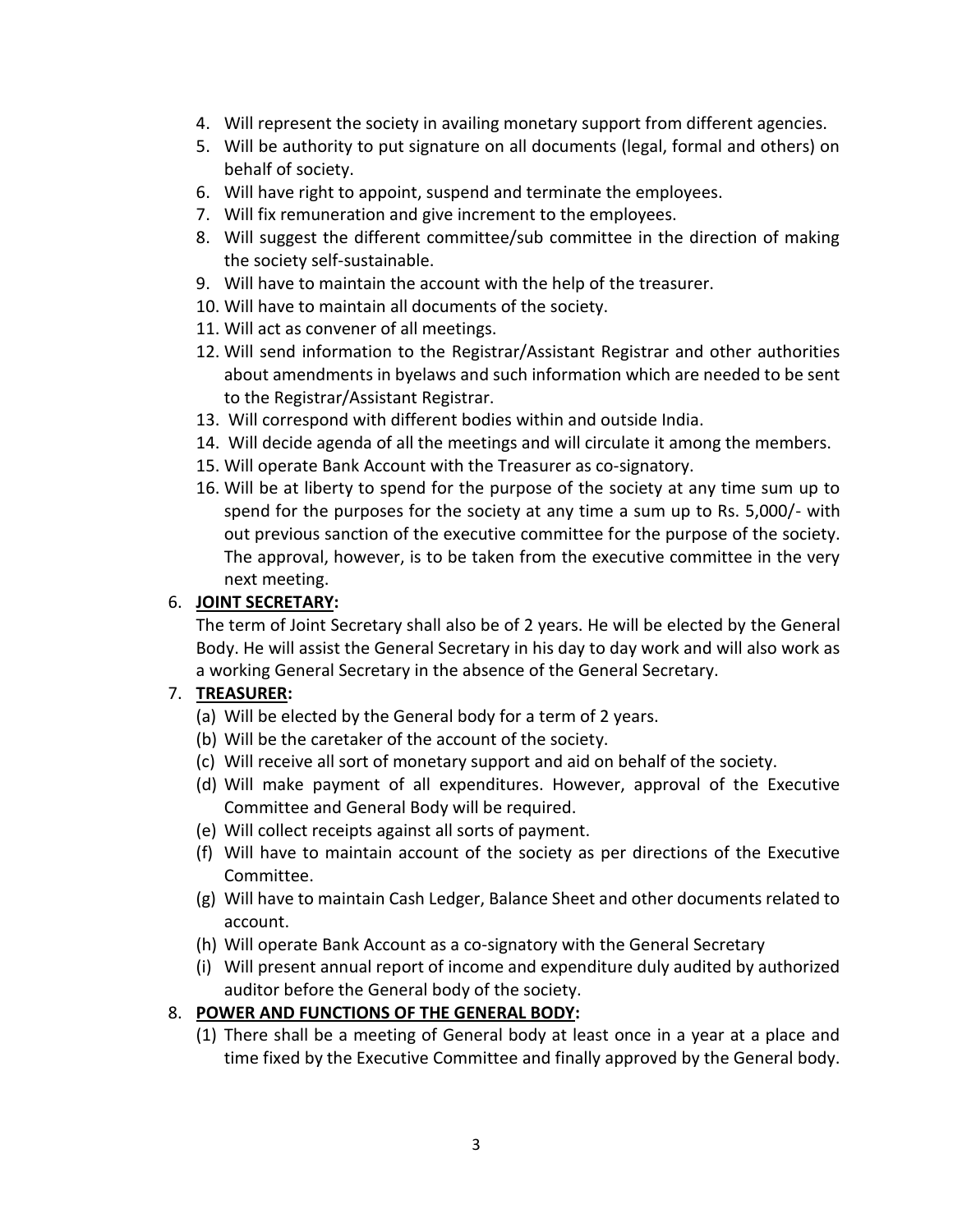- (2) The general body shall elect President, Vice-President, General Secretary, Joint Secretary, Treasurer and Executive Members for the term as specified in the relevant clauses.
- (3) The General body will approve the annual account of the society presented by the treasurer.
- (4) The General body will appoint an auditor for auditing the annual accounts.
- (5) The General body will decide the programmes and activities of the society for the next year.
- (6) Whenever required the General body will bring amendments in the laws and by laws of the society by 2/3 majority of the present members.

#### 9. **INFORMATION OF MEETING:**

- 1. The Executive committee meeting will be communicated to the members of the Executive Committee at least of seven days before the scheduled date of the meeting.
- 2. General body meeting will be communicated to the eligible members of the General body a minimum of 15 days before the scheduled date of the meeting.
- 3. The information of the meetings will be sent by postal services.

## 10. **EMERGENCY MEETING:**

The General Secretary of the Association shall have to call emergent meeting of the Executive Committee and the General Body within 15 days after a written request is made by 3/5<sup>th</sup> members of the Executive Committee. In case, the General Secretary fails to do so, the signing members of the Executive Committee will automatically be eligible to call a meeting at an appropriate place and date and to take lawful decisions on concerned issues.

#### 11. **CORRUM OF THE MEETING:**

- (1) Presence of the  $2/3^{rd}$  of the total eligible members will make the corrum for the meetings of Executive Committee and General Body.
- (2) In case the corrum is not met in the lawfully called meeting, then the next date and time will be decided in the same meeting.

#### 12. **SOURCES OF INCOME:**

- (A) By donation from its members, other individuals, private firms, companies, organizations and institutions running under the society.
- (B) By Government Aids.
- (C) Any other lawful sources.

#### 13. **BANK OPERATION:**

- (A) The accounts of the society shall be maintained by the Treasurer of the society.
- (B) The Society shall open a Bank Account in any of the Nationalized Banks or Post Office in the name of the Society. The executive committee resolution, however, will be needed to the concerned matter.